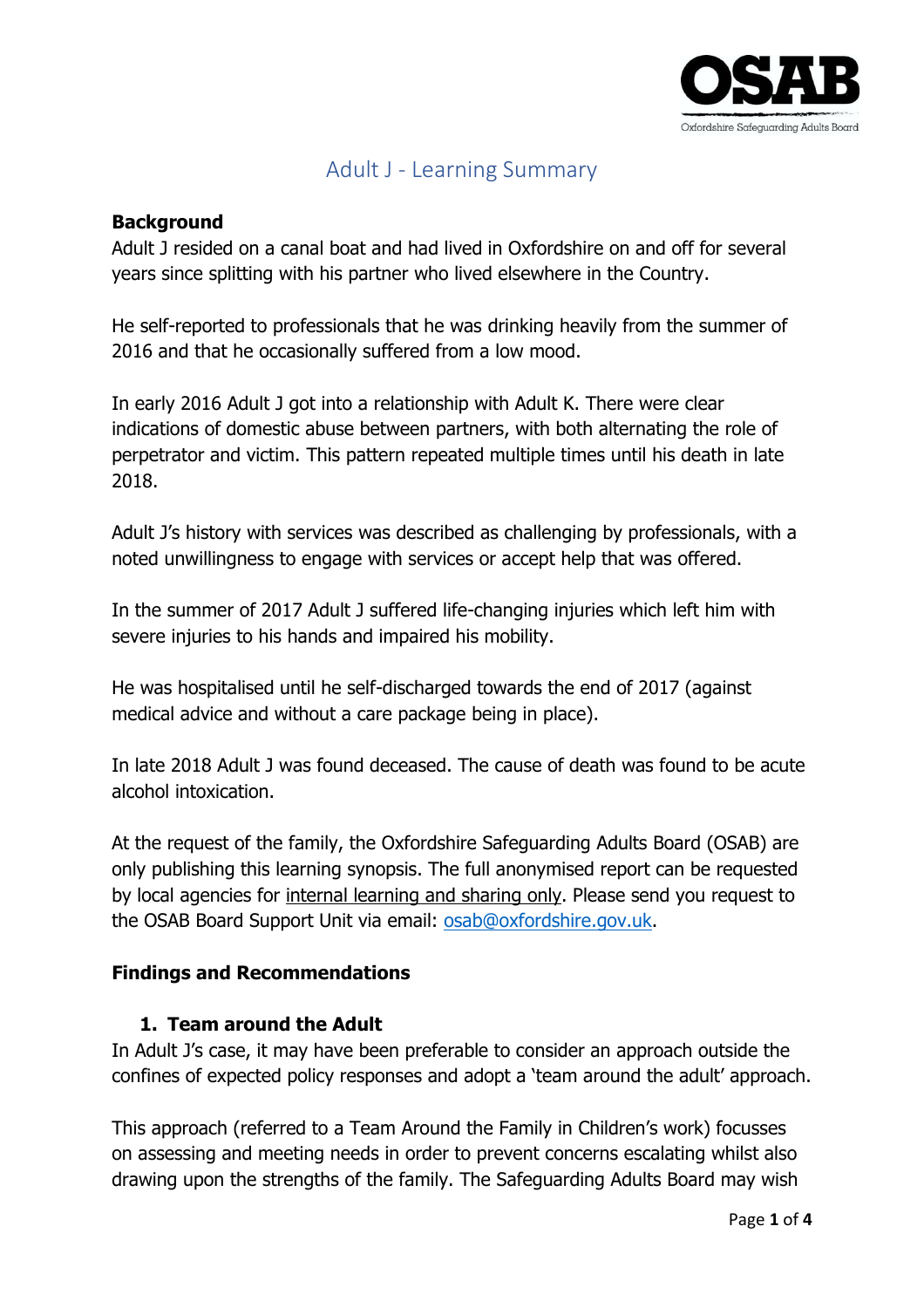

to consider how the Team Around the Family approach might be successfully adapted to the safeguarding of adults.

#### Recommendation 1

That Oxfordshire Safeguarding Adults Board considers how the Team Around the Family approach might be successfully adapted to the safeguarding of adults who are at risk of abuse or neglect.

#### Recommendation 2

That Oxfordshire Safeguarding Adults Board disseminates the learning from this SAR and highlights the potential benefits of adopting a 'Team Around the Adult' approach in circumstances in which indicate that this may be of benefit to the person concerned.

#### **2. Self-Neglect**

Adult J's self-neglecting behaviour may not have received sufficient attention from agencies. In this case, Adult J's self-neglect appeared to arise from a complex interplay of factors including a sense of loss arising from reduced contact with his children, excessive use of alcohol, the impact of the severe injuries he sustained on his physical and mental health, the difficulty in re-adjusting to life on his houseboat and his exposure to violence, coercion and control in his relationship with Adult K.

#### Recommendation 3

When disseminating the learning from this Safeguarding Adults Review, that the Safeguarding Adults Board makes use of this case to develop a self-neglect case study to highlight the interplay of factors which contributed to Adult J's selfneglecting behaviour. Additionally, that the Board asks the CCG to remind GP practices of the key role they play in adult safeguarding, including adult safeguarding concerns arising from self-neglect.

# **3. The Domestic Violence Protection Order (DVPO)**

The issue of the DVPO provided a valuable 'breathing space' during which much positive work was done to support Adult J. However, to capitalise on this opportunity, it does require fairly rapid and sustained single agency and partnership working which may not always be achievable given the pressures of competing demands. Additionally, although the police quickly made a safeguarding referral to Adult Social Care, which was entirely appropriate, there is no indication that they actively managed or monitored the DVPO.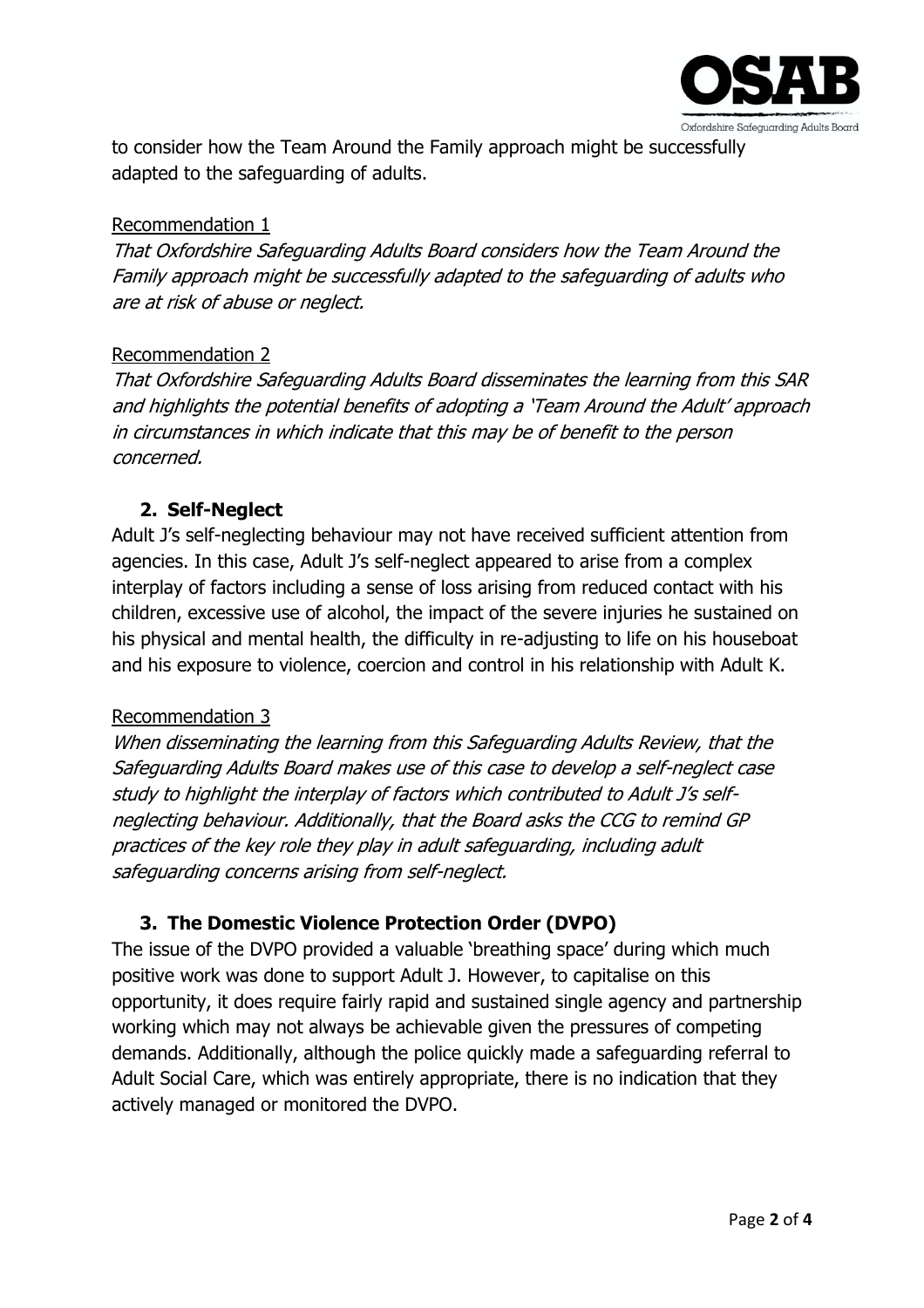

#### Recommendation 4

That Oxfordshire Safeguarding Adult Board shares this SAR report with the Community Safety Partnership so that the factors which contributed to successfully exploiting the opportunities provided by the issue of the DVPO in this case can be replicated in future and areas which might have been improved in this case may also be learned from.

#### **4. DASH risk assessments**

There were occasions when opportunities to conduct DASH risk assessments may have been missed. Additionally, the DASH risk assessment conducted by the Thames Valley Police was not informed by the Warwickshire incident, the details of which would have been available from PNC.

#### Recommendation 5

That Oxfordshire Safeguarding Adults Board shares this SAR report with the Community Safety Partnership so that they can seek assurance that professionals from a range of relevant agencies are able to conduct DASH risk assessments and that when the police conduct DASH risk assessments the PNC is checked for information about relevant prior incidents in that or other police force areas.

# **5. Recording the names of partners and carers**

There were several missed opportunities in GP records to record the name of Adult J's partner and/or carer which, if had he been willing to divulge this information, would have been helpful in gaining as full an understanding as possible of the risk of domestic violence and abuse he faced.

#### Recommendation 6

That Oxfordshire Safeguarding Adults Board requests NHS Oxfordshire CCG to advise GP practices of the importance of recording details of partners and carers of adult patients.

# **6. The Canal and River Trust**

The Canal and River Trust made two safeguarding referrals in this case which indicated positive levels of awareness of domestic violence and abuse, including coercion and control. However, the potential benefits of working in partnership with the Canal and River Trust were not fully utilised in this case. For example, the Trust appear to have had the authority both to allow Adult J to moor his houseboat in Oxfordshire for an extended period because of his level of disability and the authority to insist on Adult K moving her houseboat elsewhere when the DVPO prevented her from contacting Adult J and therefore fulfilling the role of his carer.